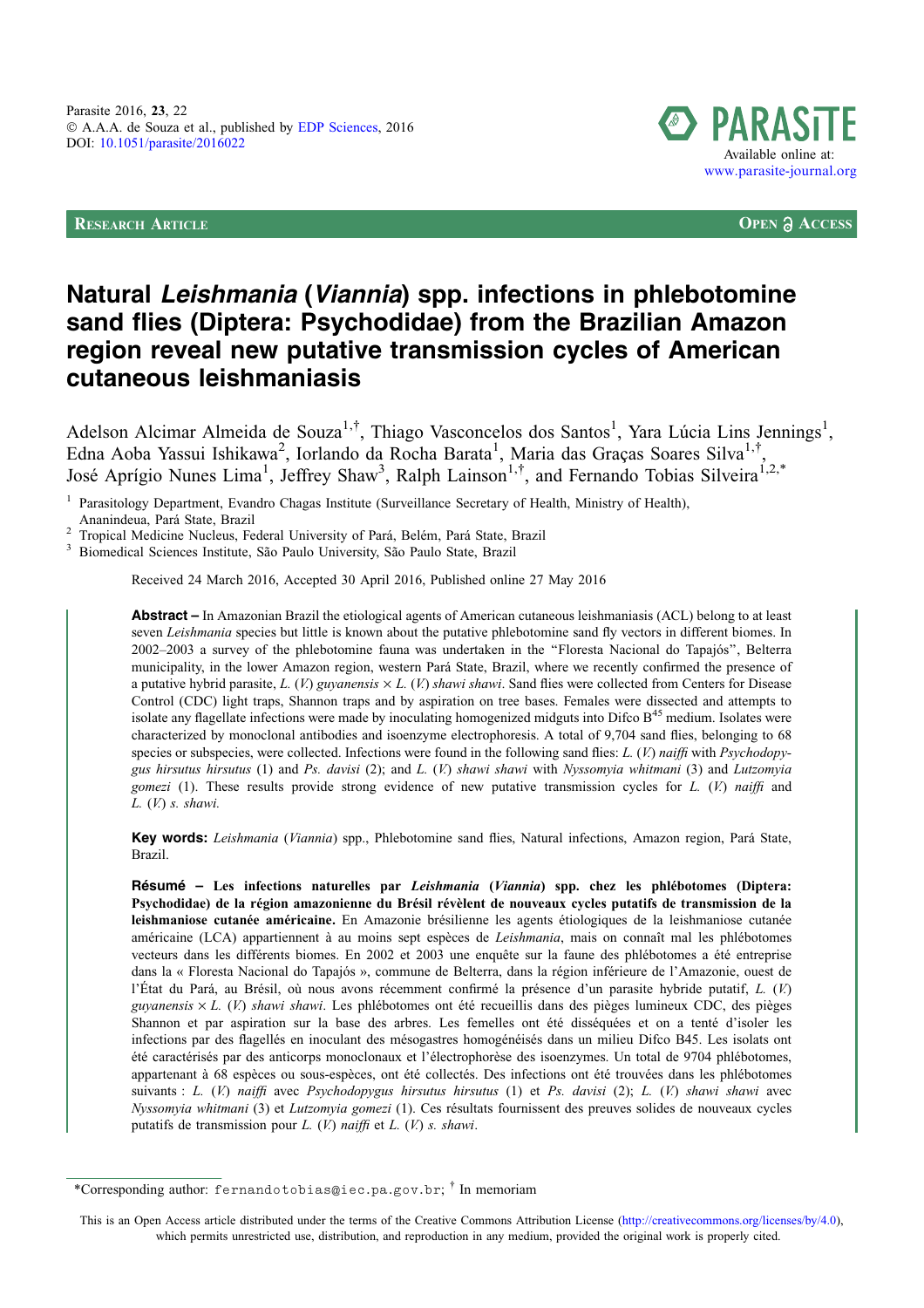# Introduction

In the Brazilian Amazon region, American cutaneous leishmaniasis (ACL) is caused by at least seven Leishmania species that are dermotropic in man, namely: Leishmania (Viannia) braziliensis Vianna 1911, L. (V.) guyanensis Floch 1954, L. (Leishmania) amazonensis Lainson and Shaw 1972, L. (V.) lainsoni Silveira et al. 1987, L. (V.) shawi Lainson et al. 1989,  $L$ . (V.) naiffi Lainson and Shaw 1989, and  $L$ . (V.) lindenbergi Silveira et al. 2002 [\[15](#page-7-0), [18\]](#page-7-0). Human infections with these leishmanial parasites give rise to an extensive array of clinical and immunological manifestations that range from localized cutaneous leishmaniasis (LCL) at the center of the spectrum to mucocutaneous leishmaniasis (MCL) at the hypersensitivity pole and anergic diffuse cutaneous leishmaniasis (ADCL) at the hyposensitivity one  $[37, 38]$  $[37, 38]$  $[37, 38]$  $[37, 38]$ . L. (V.) braziliensis tends to provoke infections with accentuated hypersensitivity (MCL), while in contrast those with  $L$ .  $(L)$  amazonensis tend toward hyposensitivity (ADCL) [[39](#page-8-0), [40\]](#page-8-0). A Leishmania species may be transmitted by different sand fly (Diptera: Psychodidae: Phlebotominae) species in different geographical regions and biomes. L. (V.) braziliensis is a good example of a species that is transmitted by different vectors in different ecological niches throughout the Americas [[35](#page-8-0), [42\]](#page-8-0). Most studies are one-off and beyond the immediate study areas, little is known about the range of other vectors that are involved. However, a general picture is emerging of a mosaic of enzootic and zoonotic cycles for a given Leishmania species in different ecological niches that range from primary forest to highly anthropogenic areas  $[6]$ .

In Brazil, the National Forests (abbreviated in Portuguese as ''FLONA'' – FLOresta NAcional) are conserved forested areas composed of predominantly native species. The goal is to create and maintain forests that are used for both scientific investigations and different methods of sustainable exploitation of the native flora [\[7](#page-7-0)]. These conserved areas contain a rich fauna of insects and mammals that are compatible with the establishment and maintenance of Leishmania life cycles [\[29\]](#page-7-0). Brazil has 65 registered FLONAs and 32 are located in the northern region of the country. Of this total 13 FLONAs are located in Pará State and those such as the FLONAs of Altamira, Carajás, Itaituba, and Tapajós are among the largest in the country, each having an area of over 400,000 ha.

The following six dermotropic Leishmania species, L. (V.) braziliensis, L. (V.) guyanensis, L. (L.) amazonensis, L. (V.) lainsoni, L. (V.) shawi shawi, L. (V.) shawi santarensis Jennings, Souza, Ishikawa, Shaw, Lainson & Silveira 2014 and a putative hybrid parasite, L. (V.) guyanensis/L. (V.) shawi shawi were identified in patients who had contracted the disease in the western region of Pará State  $[16]$  $[16]$ . Part of the area is composed of the Tapajós FLONA and some years ago the sand fly fauna was studied in an urban area on the outskirts of Santarém city [\[8](#page-7-0)], but there were no data on vector incrimination. The aim of the present study was to identify the phlebotomine sand fly fauna of the Tapajós FLONA, located in the lower Amazon region in western Pará State, Brazil, and to incriminate putative vectors by identifying flagellate infections of female flies.

## Materials and methods

## Study area

The Tapajós FLONA (20 $\degree$ 45' S 55 $\degree$ 00' W) ([Fig. 1](#page-2-0)) occupies an area of 545,000 ha of predominantly dense rain forest. The climate is hot and humid with temperature variations between 21  $\degree$ C and 31  $\degree$ C, and over 2,000 mm of rain per year, relative humidity is above 80% and its altitude varies between 19 and 200 m above sea level. It straddles the lower Amazon municipalities of Belterra, Rurópolis, and Placas of western Pará State, Brazil. The actual study area was located within the FLONA area of Belterra municipality and situated 15 km from km 67 of the BR 163 highway [\[41\]](#page-8-0).

#### Sand fly collection and identification

Collections were made on six different occasions during a period of 10 days between 2002 (April, June, September, and November) and 2003 (May and October). Eight Centers for Disease Control (CDC) light traps were set between 18:00 and 06:00 hrs each night at 1.5 m ground level (6) and at 20 m in the canopy (2). A light-baited Shannon trap was also used between 18:00 and 20:00 as well as captures form the base of three trees from 07:00 to 09:00 with an aspirator. The sampling effort was calculated for each trapping method by multiplying the number of collections (55 for CDC, 52 for Shannon, and 17 for aspiration on tree bases) by exposure time (12 h for CDC and 2 h for Shannon and 2 h for aspiration on tree bases). Females were dissected under sterile conditions according to Ryan et al. [\[35\]](#page-8-0) and the males were stored in 70% alcohol. All specimens were initially identified according to the pictorial key of Young & Duncan [\[51\]](#page-9-0) and allotted to genera in accordance with the taxonomic criteria proposed by Galati [\[12\]](#page-7-0) using the abbreviation suggested by Marcondes [[26](#page-8-0)]. Material was also mounted in berlese liquid (GBI Laboratories) and deposited in the ''Instituto Evandro Chagas'' Phlebotominae sand fly collection. Species abundance was expressed for the four surveyed ecotopes (ground, canopy, Shannon, and tree bases collected) with the index of species abundance (ISA) and standard index of species abundance (SISA) as described elsewhere [[34](#page-8-0)].

#### Identification of Leishmania strains

The homogenate obtained from the digestive tract of naturally infected females was inoculated into two culture tubes containing Difco  $B<sup>45</sup>$  media prepared according to Walton et al. [\[49](#page-9-0)]. The isolates were characterized with a panel of 23 monoclonal antibodies (B2, B5, B12, B11, B13, B18, B19, CO1, CO2, CO3, D13, L1, LA2, M2, N2, N3, V1, WA2, W1, W2, WH1, VIC.79.3, and T3) according to Shaw et al. [\[44\]](#page-8-0). Strains were also characterized phenotypically by isoenzyme electrophoresis for the 6-Phosphogluconate Dehydrogenase (6PGDH, EC 1.1.1. 44) enzymatic system, according to the method described by Miles et al. [\[27\]](#page-8-0). The McAb and/or electrophoretic profiles from the Leishmania isolates were compared with those of the World Health Organization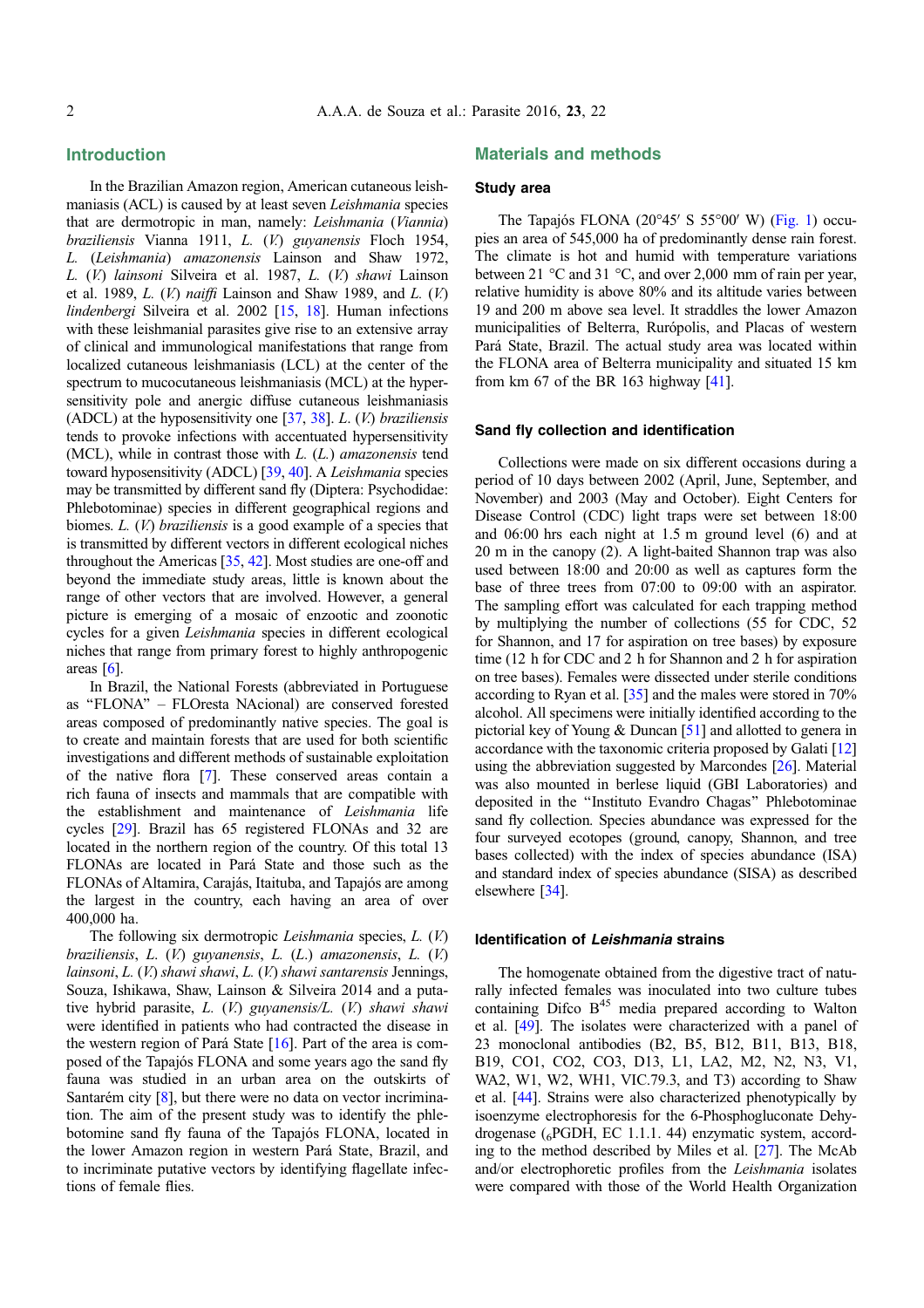<span id="page-2-0"></span>

Figure 1. Study area. The location of Tapajós FLONA in the lower Amazon region, western Pará State, Brazil.

(WHO) reference strains maintained in the cryobank of the Leishmaniasis Laboratory ''Prof. Dr. Ralph Lainson'', as follows: L. (L.) amazonensis (IFLA/BR/67/PH8), L. (V.) braziliensis (MHOM/BR/75/M2903, L. (V.) guyanensis (MHOM/BR/ 75/M4147), L. (V.) naiffi (MDAS/BR/79/M5533), L. (V.) lainsoni (MHOM/BR/81/M6426), L. (V.) s. shawi (MCEB/BR/ 84/M8408), and L. (V.) lindenbergi (MHOM/BR/98/16714). A strain of the recently ranked subspecies,  $L$ .  $(V)$  shawi santarensis (MHOM/BR/90/M13070), was taken into consideration as a novel Leishmania reference strain, but not included in the electrophoretic run as its  $_6$ PGDH profile is the same as that of the  $L$ .  $(V)$  s. shawi WHO reference strain.

### **Results**

#### Sand fly fauna

A total of 9,704 individuals were collected of which 6,179 were females and 3,525 males, belonging to 68 species or subspecies, as shown in [Table 1.](#page-3-0) Most individuals were collected in 660 h/trap hours in ground level CDCs (3,909), followed by 110 h Shannon trapping (3,399), 660 h/trap canopy CDCs (1,753), and 34 h of aspiration on tree bases (643).

Fifteen genera were identified and are as follows: Psychodopygus (Ps., 16 spp.), Psathyromyia (Pa., 10 spp.), Evandromyia (Ev., 10 spp.), Nyssomyia (Ny., 6 spp.), Micropygomyia (Mi., 5 spp.), Pintomyia (Pi.,4 spp.), Trichopygomyia (Ty., 3 spp.), Lutzomyia (Lu., 3 spp.), Trichophoromyia (Th.,2 spp.), Viannamyia (Vi., 2 spp.), Pressatia (Pr., 2 spp.), Brumptomyia (Br., 2 spp.), Bichromomyia (Bi., 1 spp.),  $Migonemvia$  (Mi., 1 spp.), and Sciopemyia (Sc., 1 spp.).

The most frequent sand fly species found were: the closely related Ps. complexus/Ps. wellcomei (14.3%, SISA Rank 4th), followed by Ny. umbratilis (10.0%, SISA Rank 1st), Th. ubiquitalis (8.1%, SISA Rank 3rd) and Ny. whitmani (7.7% SISA Rank 2nd).

#### Known vectors

Twelve species known as incriminated or suspected vectors of ACL agents in Amazonian Brazil were identified with their respective frequency, as follows: Ps. complexus/Ps. wellcomei (1,231 females, 71 Ps. complexus and 88 Ps. wellcomei males), Ny. umbratilis (859 females and 121 males), Ny. whitmani (443 females and 307 males), Ps. davisi (388 females and 107 males), Th. ubiquitalis (227 females and 561 males), Ny. anduzei (162 females and 78 males), Ps. paraensis (175 females and 102 males), Bi. flaviscutellata (112 females and 16 males), Ps. ayrozai (1 female and 2 males), and Ps. squamiventris sensu latu (2 females).

#### Natural infections

Natural flagellate infections were found in 18 of 6,179 dissected females (infection rate: 0.29%) that belonged to the following eight species ([Table 2\)](#page-4-0): Ny. whitmani (6/486, 3 from CDC ground, 1 from CDC canopy, and 2 from Shannon), Mi. pilosa (4/19, 3 from CDC ground and 1 from CDC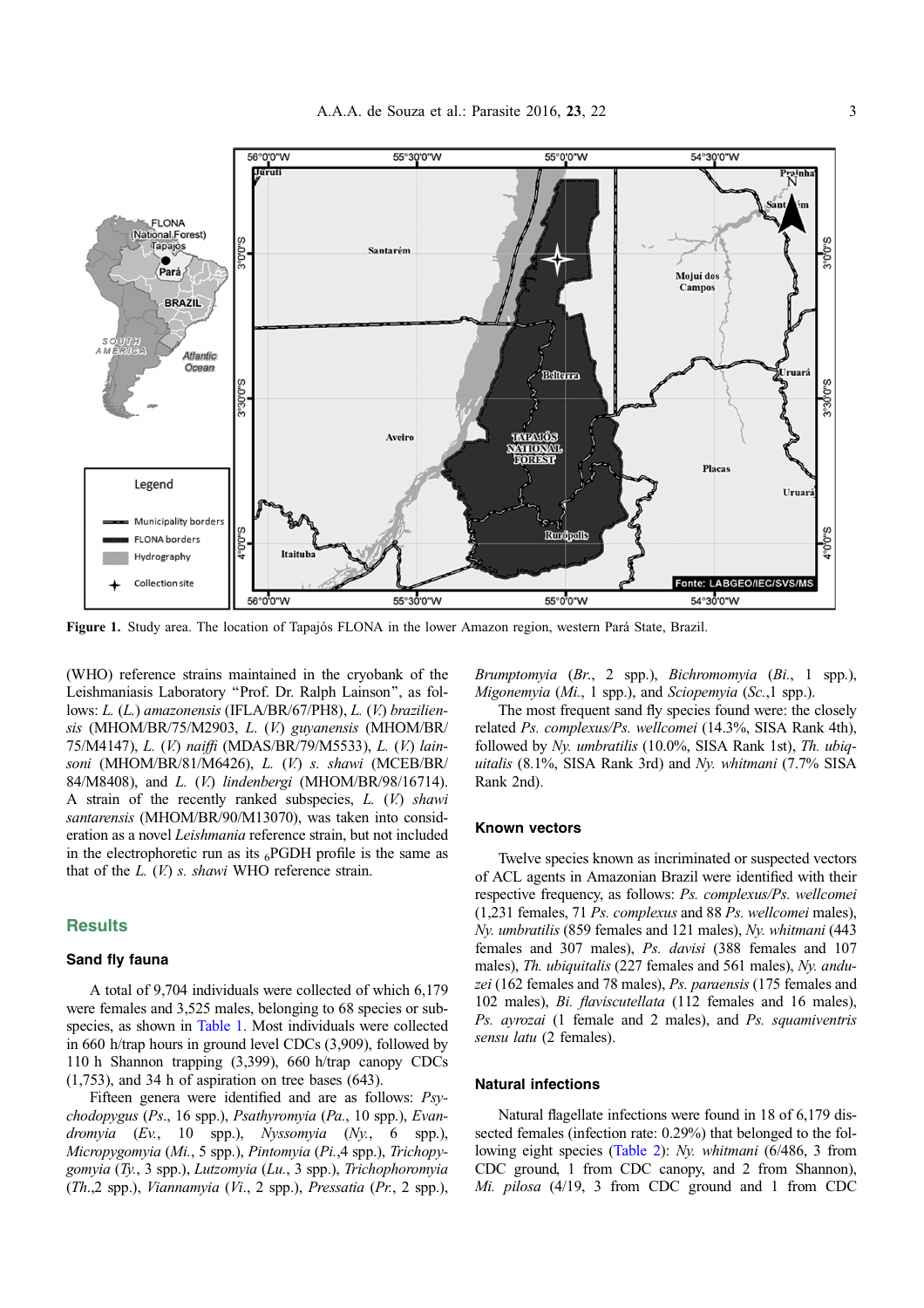<span id="page-3-0"></span>Table 1. Species composition of the Phlebotominae sand fly fauna of Tapajós National forest (Tapajós FLONA), in the Lower Amazon region, western Pará State, Brazil (2002–2003).

| S            | Species                        | CDC ground               |                                          | CDC canopy               |                          | Shannon                  |                                            | Tree bases               |                                                      | Total    | $\frac{0}{0}$            | Abundance   |                |              |
|--------------|--------------------------------|--------------------------|------------------------------------------|--------------------------|--------------------------|--------------------------|--------------------------------------------|--------------------------|------------------------------------------------------|----------|--------------------------|-------------|----------------|--------------|
|              |                                | F                        | M                                        | F                        | М                        | F                        | M                                          | $\rm F$                  | $\mathbf M$                                          |          |                          | <b>ISA</b>  | <b>SISA</b>    | Rank         |
| $\mathbf{1}$ | Ps.complexus/wellcomei*        | 59                       | 17/23                                    | 58                       | 2/3                      | $1114**$                 | 52/62                                      | $\overline{\phantom{0}}$ | $\overline{\phantom{0}}$                             | 1390     | 14.3                     | 8.25        | 0.827          | 4th          |
| 2            | $Nv$ . umbratilis*             | 173                      | 26                                       | 340                      | 63                       | 326                      | 16                                         | 20                       | 16                                                   | 980      | 10                       | 3.25        | 0.946          | 1st          |
| 3            | Th. ubiquitalis $*$            | 170                      | 510                                      | 27                       | 28                       | 23                       | 21                                         | 7                        | $\overline{2}$                                       | 788      | 8.1                      | 7.75        | 0.839          | 3rd          |
| 4            | Ny. whitmani* $(6)$            | 170(3)                   | 66                                       | 161(1)                   | 210                      | 105(2)                   | $\overline{2}$                             | 7                        | 29                                                   | 750      | 7.7                      | 4.25        | 0.922          | 2nd          |
| 5            | Th. castanheirai               | 55                       | 565                                      | 6                        | 40                       | 12                       | 8                                          | $\qquad \qquad -$        | $\overline{\phantom{0}}$                             | 686      | $7\phantom{.0}$          | 17.75       | 0.601          | 15th         |
| 6            | Ps. davisi* $(2)$              | 63                       | 40                                       | 36                       | 5                        | $288(2)$ **              | 62                                         | $\mathbf{1}$             | $\qquad \qquad -$                                    | 495      | 5.1                      | 8.75        | 0.815          | 5th          |
| 7            | Mi. rorotaensis                | 59                       | 21                                       | 34                       | $\overline{\phantom{0}}$ | 9                        | 15                                         | 45                       | 255                                                  | 438      | 4.5                      | 10.75       | 0.767          | 7th          |
| 8            | Nv. shawi (1)                  | 94(1)                    | 5                                        | 99                       | $\mathbf{1}$             | 87                       | 3                                          | $\overline{\phantom{0}}$ | $\mathbf{1}$                                         | 290      | 2.9                      | 9.5         | 0.797          | 6th          |
| 9            | $Ps.$ paraensis*               | 21                       | 15                                       | 20                       | 4                        | 134                      | 82                                         | $\overline{\phantom{0}}$ | $\mathbf{1}$                                         | 277      | 2.8                      | 13          | 0.714          | 10th         |
| 10           | Ps. c. carrerai                | 16                       | 5                                        | 48                       | 7                        | 142                      | 47                                         | $\overline{\phantom{0}}$ | $\overline{\phantom{0}}$                             | 265      | 2.7                      | 20.5        | 0.535          | 18th         |
| 11           | Ps. leonidasdeanei             | 26                       | 6                                        | 5                        | $\qquad \qquad -$        | 196**                    | 11                                         | $\overline{\phantom{0}}$ | $\overline{\phantom{0}}$                             | 244      | 2.5                      | 23.5        | 0.464          | 25th         |
| 12           | $Nv$ . anduzei*                | 26                       | $\tau$                                   | 50                       | 69                       | 85                       | $\overline{2}$                             | $\mathbf{1}$             | $\overline{\phantom{0}}$                             | 240      | 2.4                      | 12.25       | 0.732          | 9th          |
| 13           | Ty. longispina                 | 4                        | 216                                      | 3                        | 3                        | $\overline{\phantom{0}}$ | $\equiv$                                   | $\mathbf{1}$             | $\overline{\phantom{0}}$                             | 227      | 2.3                      | 21.25       | 0.517          | 20th         |
| 14           | Ev. saulensis                  | 186                      | 6                                        | 12                       | $\equiv$                 | 4                        |                                            | $\overline{\phantom{0}}$ |                                                      | 208      | 2.1                      | 23.75       | 0.244          | 38th         |
| 15           | Vi. furcata                    | 67                       | 13                                       | 31                       | 38                       | 9                        | $\mathbf{1}$                               | 13                       | $\overline{\phantom{0}}$                             | 172      | 1.7                      | 11.75       | 0.744          | 8th          |
| 16           | Ev. infraspinosa $(1)$         | 59 $(1)$                 | 91                                       | 12                       | $\qquad \qquad -$        | 5                        | $\overline{2}$                             | $\overline{\phantom{0}}$ | $\overline{\phantom{0}}$                             | 169      | 1.7                      | 23.25       | 0.47           | 24th         |
| 17           | Ps. corossoniensis             | 29                       | $-$                                      | 7                        | $\qquad \qquad -$        | 120                      | $\overline{\phantom{0}}$                   | $\overline{\phantom{0}}$ | $\overline{\phantom{0}}$                             | 156      | 1.6                      | 23.75       | 0.458          | 26th         |
| 18           | Ev. campbelli                  | 2                        | 137                                      | 2                        | $\mathbf{1}$             | $\overline{a}$           | 1                                          | 3                        | $\overline{\phantom{0}}$                             | 146      | 1.5                      | 19.5        | 0.559          | 16th         |
| 19           | Lu. gomezi $(1)$               | 82                       | 7                                        | 36                       | 2                        | 15(1)                    | $\overline{\phantom{0}}$                   | $\overline{c}$           | $\qquad \qquad -$                                    | 144      | 1.4                      | 13.5        | 0.702          | 11th         |
| 20           | Pi. damascenoi                 | 32                       | $\equiv$                                 | 13                       | $\overline{\phantom{0}}$ | 7                        | 1                                          | 8                        | 67                                                   | 128      | 1.3                      | 14.25       | 0.684          | 12th         |
| 21           | Bi. flaviscutellata*           | 61                       | 13                                       | 23                       | $\overline{\phantom{0}}$ | 24                       | 3                                          | 4                        | $\overline{\phantom{0}}$                             | 128      | 1.3                      | 16.25       | 0.636          | 14th         |
| 22           | Ps. $h.$ hirsutus $(1)$        | 9                        | $7\phantom{.0}$                          | 34(1)                    | 2                        | 57                       | 17                                         | $\overline{\phantom{0}}$ | $\overline{\phantom{0}}$                             | 126      | 1.2                      | 15.75       | 0.648          | 13th         |
| 23           | Ty. dasypodogeton              | 79                       | 24                                       | 7                        | 3                        | 7                        | $\mathbf{1}$                               | 4                        | $\mathbf{1}$                                         | 126      | 1.2                      | 23.75       | 0.458          | 26th         |
| 24           | Nv. richardwardi               | 23                       | 22                                       | 10                       | $\qquad \qquad -$        | $51**$                   | 12                                         | $\overline{\phantom{0}}$ | $\qquad \qquad -$                                    | 118      | 1.2                      | 22.5        | 0.488          | 23th         |
| 25           | Nv. antunesi                   | 50                       | 2                                        | 37                       | $\qquad \qquad -$        | 6                        | $\qquad \qquad -$                          | $\overline{\phantom{0}}$ | $\overline{\phantom{0}}$                             | 95       | 0.9                      | 23.75       | 0.458          | 26th         |
| 26           | Br. avellari                   | $\qquad \qquad -$        | 78                                       | $\overline{\phantom{0}}$ | 9                        | $\overline{\phantom{0}}$ | 2                                          | $\overline{\phantom{0}}$ | $\qquad \qquad -$                                    | 89       | 0.9                      | 26.5        | 0.392          | 28th         |
| 27           | Mi. trinidadensis              | 16                       | 3                                        | 9<br>7                   | $\mathbf{1}$             | $\mathbf{1}$             | $\equiv$                                   | 9                        | 47                                                   | 86       | 0.8                      | 20          | 0.547          | 17th         |
| 28           | Ps. claustrei                  | 5                        | $\overline{2}$                           |                          | $\overline{\phantom{0}}$ | 31                       | 15                                         | $\overline{\phantom{0}}$ | $\qquad \qquad -$                                    | 60       | 0.6                      | 28.5        | 0.345          | 32th         |
| 29           | $Br.$ spp.                     | 43<br>2                  | $\overline{\phantom{0}}$<br>$\mathbf{1}$ | 10<br>11                 | $\qquad \qquad -$<br>2   | $\mathbf{1}$<br>3        | $\overline{\phantom{0}}$<br>$\overline{4}$ | 11                       | $\qquad \qquad -$<br>19                              | 54       | 0.5                      | 20.75       | 0.529          | 19th<br>21th |
| 30<br>31     | Pa. dendrophyla<br>Pa. aragaoi | 17                       | 25                                       | 3                        | 6                        | $\overline{\phantom{0}}$ |                                            | $\overline{\phantom{0}}$ |                                                      | 53<br>51 | 0.5<br>0.5               | 21.75<br>31 | 0.505<br>0.285 | 35th         |
| 32           | Sc. sordellii (2)              | 32(2)                    | 3                                        | 2                        | 5                        | $\mathbf{1}$             | $\qquad \qquad -$<br>5                     | $\overline{\phantom{0}}$ | $\overline{\phantom{0}}$<br>$\overline{\phantom{0}}$ | 48       | 0.4                      | 27.75       | 0.363          | 29th         |
| 33           | Pr. trispinosa                 | $\overline{\phantom{m}}$ | 24                                       | $\equiv$                 | 4                        | $\overline{\phantom{0}}$ | 14                                         |                          | $\overline{\phantom{0}}$                             | 42       | 0.4                      | 28          | 0.357          | 30th         |
| 34           | Mg. migonei                    | 6                        | 5                                        | 8                        | 16                       | $\overline{\phantom{0}}$ | 1                                          | $\overline{\phantom{0}}$ | $\overline{\phantom{0}}$                             | 36       | 0.3                      | 29.5        | 0.321          | 33th         |
| 35           | Ev. evandroi                   | 17                       | $\overline{\phantom{0}}$                 | 18                       | $\qquad \qquad -$        | $\mathbf{1}$             |                                            |                          |                                                      | 36       | 0.3                      | 30.25       | 0.303          | 34th         |
| 36           | Vi. tuberculata                | 18                       | 1                                        | 7                        | 3                        | 5                        | $\overline{\phantom{0}}$                   | $\overline{\phantom{0}}$ | $\mathbf{1}$                                         | 35       | 0.3                      | 22          | 0.5            | 22th         |
| 37           | Ps. bispinosus                 | $\overline{c}$           | $\overline{\phantom{0}}$                 | 3                        | $\overline{\phantom{0}}$ | 26                       | 4                                          | $\overline{\phantom{0}}$ | $\qquad \qquad -$                                    | 35       | 0.3                      | 31.25       | 0.279          | 36th         |
| 38           | Pa. scaffi                     | 3                        |                                          | $\overline{\phantom{0}}$ | $\overline{\phantom{0}}$ | $\mathbf{1}$             | $\overline{2}$                             | $\overline{\phantom{0}}$ | 24                                                   | 30       | 0.3                      | 29.5        | 0.321          | 33th         |
| 39           | Pa. dreisbachi                 | 22                       | $\overline{\phantom{0}}$                 | 5                        | $\overline{\phantom{0}}$ | $\overline{\phantom{0}}$ |                                            | 2                        | $\overline{\phantom{0}}$                             | 29       | 0.2                      | 26.5        | 0.392          | 28th         |
| 40           | Pa. shannoni                   | $\overline{\phantom{0}}$ | 1                                        | $\mathbf{1}$             | $\overline{\phantom{0}}$ | 6                        | 1                                          | 10                       | 8                                                    | 27       | 0.2                      | 25.5        | 0.416          | 27th         |
| 41           | Pi. serrana                    | 3                        | 13                                       | 1                        | $\overline{\phantom{0}}$ | 1                        |                                            |                          | 2                                                    | 20       | 0.2                      | 25.5        | 0.416          | 27th         |
| 42           | Lu. carvalhoi                  | 13                       | $\overline{\phantom{0}}$                 | 4                        | $\overline{c}$           | $\overline{\phantom{0}}$ |                                            |                          | $\mathbf{1}$                                         | 20       | 0.2                      | 28.25       | 0.351          | 31th         |
| 43           | Ps. geniculatus                | $\mathbf{1}$             |                                          | 7                        | $\mathbf{1}$             | 11                       |                                            |                          |                                                      | 20       | 0.2                      | 31.75       | 0.267          | 37th         |
| 44           | Mi. pilosa (4)                 | 14(3)                    | $\overline{\phantom{0}}$                 | 2                        | $\overline{\phantom{0}}$ | $\equiv$                 | $\overline{\phantom{0}}$                   | 3(1)                     | $\overline{\phantom{0}}$                             | 19       | 0.1                      | 28.5        | 0.345          | 32th         |
| 45           | Mi. oswaldoi                   | 11                       | $\overline{\phantom{0}}$                 | $\mathbf{1}$             | $\equiv$                 |                          |                                            | 3                        | $\overline{\phantom{0}}$                             | 15       | 0.1                      | 28.5        | 0.345          | 32th         |
| 46           | Ev. sericea                    | 8                        | $\overline{7}$                           | $\overline{\phantom{0}}$ | $\overline{\phantom{0}}$ | $\overline{\phantom{0}}$ |                                            |                          | $\overline{\phantom{0}}$                             | 15       | 0.1                      | 29.5        | 0.321          | 33th         |
| 47           | Pa. lutziana                   | $\overline{\phantom{0}}$ | 10                                       | 3                        | $\overline{c}$           | $\overline{\phantom{0}}$ |                                            |                          | $\overline{\phantom{0}}$                             | 15       | 0.1                      | 39.75       | 0.077          | 50th         |
| 48           | Ps. amazonensis                |                          | $\overline{a}$                           | $\overline{a}$           | $\overline{c}$           | 7                        | $\overline{c}$                             | $\overline{a}$           | $\mathbf{1}$                                         | 12       | 0.1                      | 37.75       | 0.125          | 43th         |
| 49           | Ty. trichopyga                 | 9                        | $\overline{\phantom{0}}$                 |                          | $\overline{a}$           | $\overline{\phantom{0}}$ | $\overline{\phantom{0}}$                   | $\mathbf{1}$             | $\mathbf{1}$                                         | 11       | 0.1                      | 33.75       | 0.22           | 39th         |
| 50           | Pa. punctigeniculata           |                          |                                          | $\overline{\phantom{0}}$ |                          | $\overline{\phantom{0}}$ | $\mathbf{1}$                               | 3                        | 5                                                    | 9        | $\overline{\phantom{0}}$ | 31.75       | 0.267          | 37th         |
| 51           | Br. travassosi                 | $\overline{\phantom{0}}$ | 6                                        | $\overline{\phantom{0}}$ | $\mathbf{1}$             | $\overline{\phantom{0}}$ |                                            | $\overline{\phantom{0}}$ | $\overline{\phantom{0}}$                             | 7        | $\overline{\phantom{0}}$ | 37.75       | 0.125          | 43th         |
| 52           | Mi. longipennis                | 5                        | $\overline{a}$                           | $\mathbf{1}$             | $\equiv$                 | $\overline{\phantom{0}}$ |                                            |                          |                                                      | 6        | $\overline{\phantom{0}}$ | 38          | 0.119          | 44th         |
| 53           | Pi. nevesi                     | $\overline{4}$           | $\overline{\phantom{0}}$                 | $\mathbf{1}$             | $\overline{\phantom{0}}$ | $\overline{\phantom{0}}$ |                                            |                          | $\overline{\phantom{0}}$                             | 5        | $\overline{\phantom{0}}$ | 38.25       | 0.113          | 45th         |
| 54           | Pa. servulolimai               |                          | $\mathfrak{Z}$                           | $\overline{\phantom{0}}$ | $\overline{\phantom{0}}$ | $\overline{\phantom{0}}$ | $\overline{2}$                             |                          |                                                      | 5        | $\overline{\phantom{0}}$ | 39          | 0.095          | 47th         |
| 55           | Ev. bacula                     | $\overline{c}$           | $\mathbf{1}$                             | $\overline{\phantom{0}}$ | $\overline{\phantom{0}}$ | 2                        |                                            |                          |                                                      | 5        | $\overline{\phantom{0}}$ | 39          | 0.095          | 47th         |
| 56           | Ev. begonae                    | $\overline{c}$           |                                          | $\overline{\phantom{0}}$ | 2                        | $\overline{\phantom{0}}$ |                                            |                          |                                                      | 4        | $\overline{\phantom{0}}$ | 35.25       | 0.184          | 40th         |
| 57           | Pr. triacantha                 | 3                        |                                          |                          | $\overline{\phantom{0}}$ |                          |                                            | $\mathbf{1}$             |                                                      | 4        | $\overline{\phantom{0}}$ | 38.5        | 0.107          | 46th         |
| 58           | Ps. $ayrozai*$                 | 1                        | $\overline{2}$                           |                          |                          |                          |                                            |                          |                                                      | 3        | $\overline{\phantom{0}}$ | 42.25       | 0.017          | 52th         |

(continued on next page)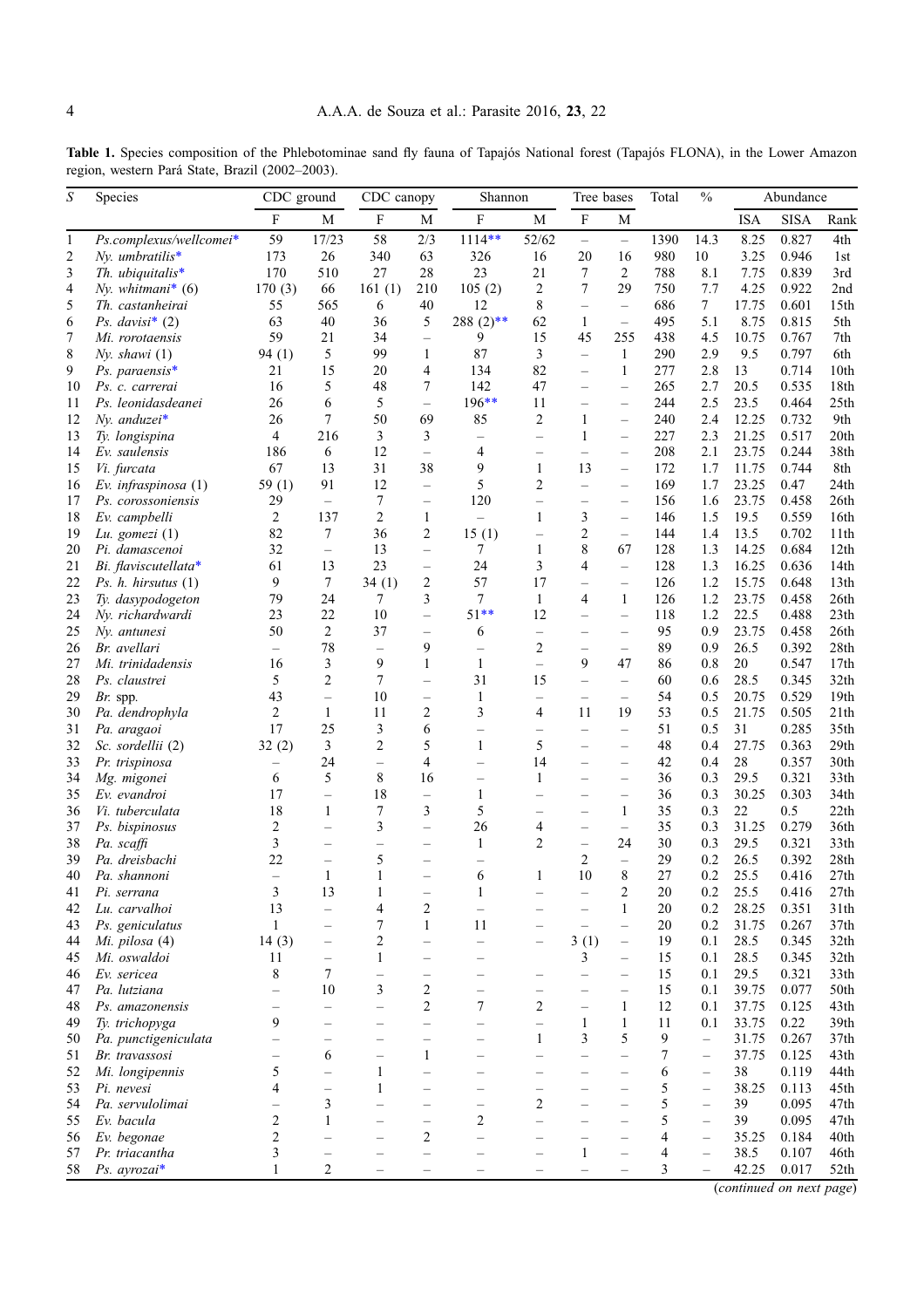| S  | Species               | CDC ground |                                | CDC canopy |     | Shannon |     | Tree bases |     | Total          | $\frac{0}{0}$            | Abundance  |             |                  |
|----|-----------------------|------------|--------------------------------|------------|-----|---------|-----|------------|-----|----------------|--------------------------|------------|-------------|------------------|
|    |                       | F          | M                              | F          | M   | F       | М   | F          | М   |                |                          | <b>ISA</b> | <b>SISA</b> | Rank             |
| 59 | Pa. abonnenci         |            |                                |            |     |         |     |            | 2   | $\mathfrak{D}$ |                          | 35.75      | 0.172       | 41 <sup>th</sup> |
| 50 | Ev. wilsoni           |            |                                |            |     |         |     |            |     |                |                          | 42.5       | 0.011       | 53 <sub>th</sub> |
| 61 | Ps. s. squamiventris* |            |                                |            |     |         |     |            |     |                | $\overline{\phantom{m}}$ | 36         | 0.166       | 42th             |
| 62 | Lu. spatotrichia      |            |                                |            |     |         |     |            |     |                | $\overline{\phantom{m}}$ | 39.25      | 0.089       | 48th             |
| 63 | Pa. inflata           |            |                                |            |     |         |     |            |     |                | $\overline{\phantom{m}}$ | 40         | 0.071       | 51th             |
| 64 | Pi. monticola         |            |                                |            |     |         |     |            |     |                |                          | 40         | 0.071       | 51th             |
| 65 | Ev. monstruosa        |            |                                |            |     |         |     |            |     |                | $\overline{\phantom{m}}$ | 42.75      | 0.005       | 54th             |
| 66 | Ev. pinottii          |            | $\qquad \qquad \longleftarrow$ |            |     |         |     |            |     |                | $\overline{\phantom{m}}$ | 42.75      | 0.005       | 54th             |
| 67 | Ps. lainsoni          |            |                                |            |     |         |     |            |     |                | $\overline{\phantom{m}}$ | 42.75      | 0.005       | 54th             |
| 68 | Ps. s. maripaensis    |            |                                |            |     |         |     |            |     |                | $\overline{\phantom{m}}$ | 42.75      | 0.005       | 54th             |
|    | Total                 | 1878       | 2031                           | 1216       | 537 | 2925    | 474 | 160        | 483 | 9704           |                          |            |             |                  |

<span id="page-4-0"></span>Table 1. (continued)

S: Taxa; F: Females; M: Males; ISA: Index of Species Abundance; SISA: Standard Index of Species Abundance; \* Species already associated to American cutaneous leishmaniasis agents in the Amazon region;

Some specimens found attempting to bit collectors; (n) Number of individuals found with natural infection by flagellates; n/n Expressed number for males of Ps. complexus and Ps. wellcomei, respectively.

Table 2. Natural Leishmania (Viannia) spp. infections in phlebotomine sand flies isolated and characterized by monoclonal antibodies.

| N  | Sand fly species    | Collection | Development | Result                          | MCAb reaction-profile                             | WHO code            |
|----|---------------------|------------|-------------|---------------------------------|---------------------------------------------------|---------------------|
|    | Ps. h. hirsutus     | CDC canopy | Peripylaric | Leishmania (Viannia) naiffi     | B2, B12, L1, N2, N3                               | IHIR/BR/2002/M20906 |
|    | Ps. davisi          | Shannon    | Peripylaric | $L. (V.)$ naiffi                | B2, B12, L1, N2, N3                               | IDAV/BR/2002/M20905 |
| 3  | Mi. pilosa          | CDC ground | Peripylaric | negative/contamined             |                                                   |                     |
| 4  | Ny. whitmani        | CDC ground | Peripylaric | L. (V.) shawi shawi             | B2, B12, L1                                       | IWHI/BR/2002/M21354 |
| 5. | Mi. pilosa          | CDC ground | Peripylaric | negative/contamined             |                                                   |                     |
| 6  | Nv. whitmani        | Shannon    | Peripylaric | negative/contamined             |                                                   |                     |
|    | Nv. whitmani        | Shannon    | Peripylaric | negative/contamined             |                                                   |                     |
| 8  | Sc. sordellii       | CDC ground | Peripylaric | non Leishmania Trypanosomatidae |                                                   | ISOR/BR/2002/M21358 |
| 9  | Mi. pilosa          | CDC ground | Hipopylaric | negative/contamined             |                                                   |                     |
|    | 10 Mi. pilosa       | Tree bases | Hipopylaric | negative/contamined             |                                                   |                     |
|    | 11 Nv. shawi        | CDC ground | Peripylaric | negative/contamined             |                                                   |                     |
|    | 12 Sc. sordellii    | CDC ground | Peripylaric | negative/contamined             |                                                   |                     |
|    | 13 Ps. davisi       | Shannon    | Peripylaric | $L_{\cdot}(V_{\cdot})$ naiffi   | B2, B12, L1, N2, N3                               | IDAV/BR/2003/M21903 |
|    | 14 Nv. whitmani     | CDC ground | Peripylaric | negative/contamined             |                                                   |                     |
|    | 15 Ev. infraspinosa | CDC ground | Peripylaric | negative/contamined             |                                                   |                     |
|    | 16 Nv. whitmani     | CDC ground | Peripylaric | $L. (V)$ s. shawi               | B2, B12, L1                                       | IWHI/BR/2003/M22342 |
|    | 17 Ny. whitmani     | CDC canopy | Peripylaric | $L_{\cdot}(V)$ s. shawi         | B <sub>2</sub> , B <sub>12</sub> , L <sub>1</sub> | IWHI/BR/2003/M22341 |
|    | 18 Lu. gomezi       | Shannon    | Peripylaric | $L_{\cdot}(V)$ s. shawi         | B <sub>2</sub> , B <sub>12</sub> , L <sub>1</sub> | IGOM/BR/2003/M22340 |

McAb: Monoclonal Antibody; WHO: World Health Organization.

canopy), Ps. davisi (2/388, from Shannon), Sc. sordellii (2/35, from CDC ground), Lu. gomezi (1/135, from Shannon), Ps. h. hirsutus (1/100, from CDC canopy), Ev. infraspinosa (1/76, from CDC ground), and Ny. shawi (1/280, from CDC ground).

Flagellates from eight infections were successfully isolated in culture media (Difco  $B^{45}$ ) and eight were *Leishmania* spp. and one was a non-Leishmania Trypanosomatidae parasite. Four strains from Ny. whitmani (2 from CDC ground and 1 from CDC canopy) and Lu. gomezi (1 from Shannon) were characterized as  $L.$  (V.) s. shawi and 3 from  $Ps.$  h. hirsutus (1) from CDC canopy) and Ps. davisi (2 from Shannon) were identified as  $L.$  (V.) naiffi.

The monoclonal antibody (McAb) reaction profiles of both characterized  $L$ . (V.) spp. ( $L$ . s. shawi and  $L$ . naiffi) were identical to those of their WHO reference strains, presenting positive reactions to McAb B2, B12, and L1 (McAb reaction profile IV) for  $L$ .  $(V)$  s. shawi and B2, B12, L1, N2, and N3 for *L.* (*V.*) naiffi, respectively.

The identity of  $L$ .  $(V)$  s. shawi strains was confirmed by comparing their  $_{6}$ PGDH profile with a strain isolated from Ny. whitmani whose isoenzymatic profile was identical to that of the  $L$ . ( $V$ ) s. shawi WHO reference strain ([Fig. 2\)](#page-5-0).

## **Discussion**

There are few studies that describe the phlebotomine sand fly fauna of Brazilian FLONA(s), especially in the Amazon region. These environments have an exuberant biodiversity that favors a variety of microclimatic conditions that are suitable for the development of immature sand flies and a rich vertebrate fauna that serves as a source of food for adult females. For example, 69 sand fly species have been recorded [[46](#page-8-0)] in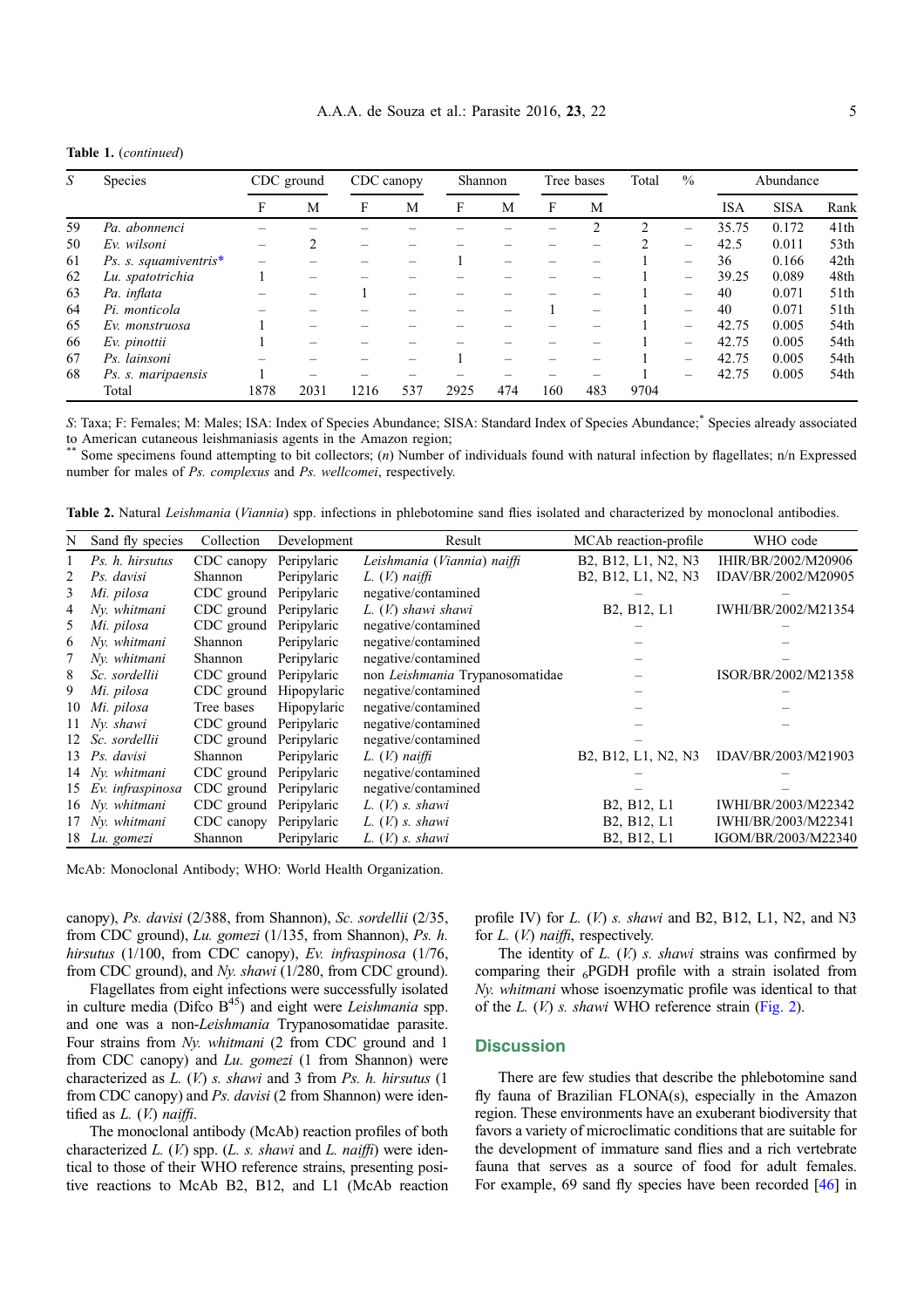<span id="page-5-0"></span>

Figure 2.  $_6$ PGHD isoenzyme electrophoresis analysis for identifying a Leishmania spp. strain isolated from Ny. whitmani collected in the Tapajós FLONA (Belterra municipality), lower Amazon region, western Pará State, Brazil. From left to right:  $1 - L$ . (V.) braziliensis (MHOM/BR/75/M2903), 2 – L. (V.) guyanensis (MHOM/BR/75/ M4147), 3 – IWHI/BRA/2002/M21354, 4 – L. (V.) s. shawi (MCEB/ BR/84/M8408),  $5 - L$ . (*V.*) naiffi (MDAS/BR/79/M5533),  $6 - L$ . (*V.*) lindenbergi (MHOM/BR/98/16714).

the ''Serra dos Carajás'' (southeast Pará State) in which the Tapirapé-Aquiri FLONA is located.

There is an inevitable bias in the species composition of catches according to the trapping method. One of the challenges is to assess which method best reflects the composition of the sand fly fauna in a given biome or ecological niche. For instance, the three dominant species in CDC ground traps were Ny. umbratilis, Th. ubiquitalis, and Ny. whitmani yet in the Shannon trap Ps. wellcomei/complexus females dominated. However, although the Shannon trap is a light trap, there is a human bait element of the person who is collecting the flies as they alight on the trap's surface material. Of the total females captured in ground level CDCs, 3.1% of the females were Ps. wellcomei/complexus while in the Shannon trap these same females represented 38%. In the CDC ground level trap, 12% of the female flies belonged to the genus Psychodopygus and 28.5% to the genus Nyssomyia but in the Shannon trap 72.6% of the females were Psychodopygus and 22.4% were Nyssomyia. The question is: which trapping method gave the best representation of the leishmaniasis vectors in our study area? It is tempting to say that without a doubt it was the Shannon trap in which Psychodopygus species were overwhelmingly dominant, especially Ps. complexus/Ps. wellcomei. However, no infections were found in 1,231 females of this group and 4 of the 7 Leishmania infections were found in flies that did not belong to this genus. Also, none of the infections belonged to the *braziliensis* complex and in a recent study [[16](#page-7-0)] only 9.4% of the patients from this general area were infected with *L.* (*V.*) *braziliensis.* Overall, we captured 12 phlebotomine species that have been implicated as vectors of ACL agents in the Brazilian Amazon region. Their importance in relation to the Tapajós FLONA area is discussed below.

The complex of two cryptic species belonging to the chagasi series, Ps. complexus/Ps. wellcomei, was the most frequent taxa in the collections. Ps. wellcomei is undoubtedly considered the major vector of L. (V.) braziliensis in the Carajás region of the Brazilian Amazon [\[20,](#page-8-0) [32\]](#page-8-0). However, Ps. complexus, a closely related sand fly morphologically distinguishable from the former only by the males was also associated with the transmission of this parasite in areas where Ps. wellcomei is absent [[45](#page-8-0)]. Unfortunately, due to their sympatric occurrence in the Tapajós FLONA and the lack of technical conditions for characterization of these specimens at specific level, it was not possible to avoid ambiguous identification, and thus they have been regarded in this study as a single species complex. Curiously, although 1,231 females of Ps. complexus/Ps. wellcomei were dissected to search for natural infection by their associated parasite  $L$ .  $(V)$  braziliensis, none was found with flagellates. This leads us to suggest that the Ps. complexus/Ps. wellcomei females are feeding on animals that are not reservoirs of  $L$ .  $(V)$  braziliensis or that these parasite reservoirs are perhaps present in small numbers, resulting in only sporadic transmission to man. Identification of the males suggests that these two species were present in similar numbers. However, in the Carajás, seven ecotopes were sampled with CDCs and in none were the proportion of males of the two species similar [\[32\]](#page-8-0).

The second most frequent vector found in the Tapajós FLONA was Ny. umbratilis, which is considered to be the principal vector of  $L$ .  $(V)$  guyanensis ACL in the region to the north of the Amazon River [[1](#page-7-0), [2,](#page-7-0) 22, [33\]](#page-8-0). Fraiha et al. [\[11\]](#page-7-0), collecting anthropophilic sand flies along the Transamazonian Highway, have found this species in localities such as Km 211 of the Santarém-Cuiabá Highway, in the nearby area of Tapajós FLONA. More recently, Feitosa & Castellón [\[8](#page-7-0)] registered Ny. umbratilis as the fourth most frequent sand fly species in the outskirts of Santarém municipality. The closely related species, Ny. anduzei, was also identified in the Tapajós FLONA, but in low numbers and is also considered as a vector of L.  $(V)$  guyanensis ACL  $[21, 50]$  $[21, 50]$  $[21, 50]$  $[21, 50]$ .

Early data on ACL etiology in the lower Amazon region linked Ny. umbratilis to L. (V.) guyanensis and Jennings et al. [\[16\]](#page-7-0) recorded the presence of two isolates of this same parasite from Santarém municipality in the ''leishmanian bridging zone'' south of the Amazon River. No natural infection was found in a considerable number of Ny. umbratilis females but on epidemiological grounds, it must be considered as a potentially important vector in the studied area.

Th. ubiquitalis was the third most frequent vector found. Again no infections were found but Jennings et al. [[16\]](#page-7-0) identified 6 ACL L. (V.) lainsoni infections in patients from the same region. So far *Th. ubiquitalis* is the only known vector of *L*. (*V*.) *lainsoni* in Brazil  $[25, 36]$  $[25, 36]$  $[25, 36]$  $[25, 36]$  so its presence in large numbers is consistent with the number of ACL cases with this parasite.

Nyssomyia whitmani deserves special attention since it was the fourth commonest vector species and 1% (5/486) of the females had flagellates. Four Leishmania strains were successfully isolated and characterized as  $L$ .  $(V)$  s. shawi, reinforcing the well-known role of Ny. whitmani in the transmission of this parasite in the lower Amazon region of western Pará as well as in eastern Amazonian areas [\[23,](#page-8-0) [29](#page-8-0)]. All L. (V.) s. shawi strains characterized in this study were from Ny. whitmani sand flies collected by CDC light traps at ground and canopy level. The monoclonal antibody profile of these strains was identical to that of the WHO reference strain isolated from the nonhuman primate Sapajus apella (syn. Cebus apella) Linnaeus 1758. No natural infections of  $L$ .  $(V)$  s. santarensis were found in Ny. whitmani or any other sand fly species so its vector(s) remains unknown.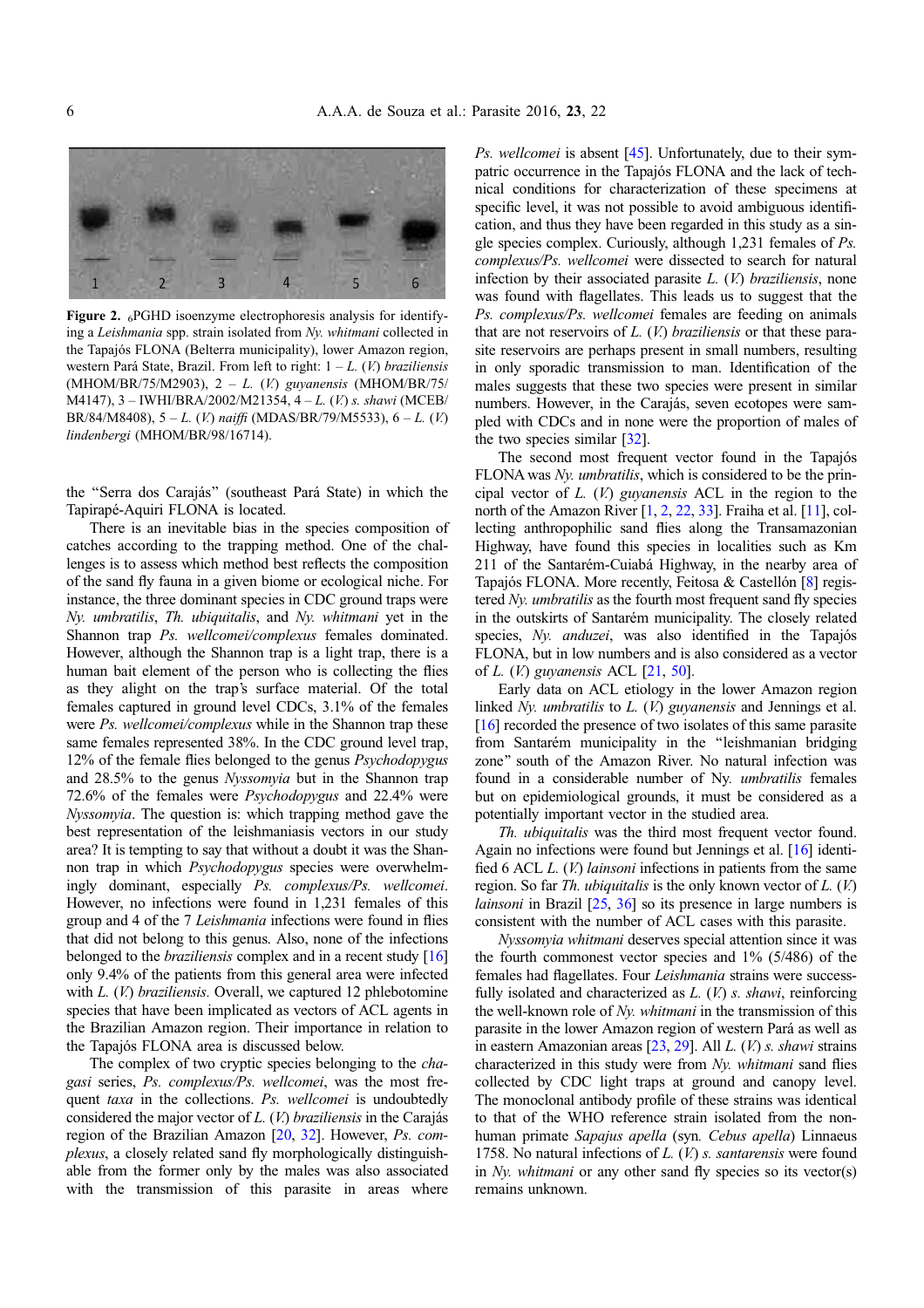Leishmania (V.) guyanensis has been recorded in Ny. whitmani from captures in localities of the northern bank of the Amazon River, such as Monte Dourado (Pará State) [22, [35\]](#page-8-0) and Serra do Navio (Amapá State) (Souza, unpublished observation), but its role in the epidemiology of Guianan ACL needs to be evaluated in greater detail and will be discussed in our further publication. However, the fact that it has been found naturally infected with two different parasites of the guyanensis complex adds weight to the hypothesis that the putative hybrid parasite,  $L$ . (V.) guyanensis/ $L$ . (V.) s. shawi, is the result of genetic exchange between these two closely related Leishmania species that share the same sand fly vector,  $Ny$ . whitmani [\[16](#page-7-0)].

Besides being found in Ny. whitmani, L. (V.) s. shawi was also isolated from one specimen of Lu. gomezi from the Shannon trap. This species is implicated as a vector of  $L$ .  $(V)$ panamensis in Panama [\[47\]](#page-9-0) and other Latin American countries  $[9, 48]$  $[9, 48]$  $[9, 48]$ . It is conceivable that *Lu. gomezi* participates in the transmission of ACL in the Brazilian Amazon region as well as indicating a permissiveness of  $L$ .  $(V)$  s. shawi in relation to its vectors. The association of this fly with arboreal animals, that are the reservoirs of this parasite, is also supported by the identification [\[10\]](#page-7-0) of *Endotrypanum* spp., in a specimen of this fly captured in Rondônia [\[13](#page-7-0)].

Our finding of  $L$ .  $(V)$  naiffi in Ps. h. hirsutus  $(1)$  and Ps. davisi (2), neither of which is considered as potential vectors of this viannian [[29](#page-8-0), [31\]](#page-8-0), raises a number of intriguing possibilities. Its recognized vectors are from the *Psychodopygus* panamensis series, Ps. paraensis, Ps. ayrozai [\[3](#page-7-0), [19](#page-7-0)] as well as suspected vectors within the chagasi series, such as Ps. squamiventris s.l. [[14\]](#page-7-0). All these species were present in small numbers in our collections, suggesting that the enzootic cycle is present in the primary forest where it is being transmitted by various Psychodopygus species. However, Jennings et al. [[16](#page-7-0)] failed to find  $L$ . (V.) *naiffi* in patients from the general area. Although Ps. h. hirsutus was uncommon in our catches, Ps. davisi was the third most frequent species in our Shannon trap catches. This suggests that transmission to man may be more frequent than is indicated and that the low-frequency figures [\[4,](#page-7-0) [16](#page-7-0), [24,](#page-8-0) [28](#page-8-0)] could be partly explained by the benign nature of  $L$ .  $(V)$  naiffi ACL.

In the 1980s trypanosomatid infections were found in 3 Ps. h. hirsutus captured in the Pará municipality of Tucuruí [\[35](#page-8-0)], and 1 from the Minas Gerais municipality of Além Paraíba [[30](#page-8-0)]. At the time no specific monoclonal antibodies for  $L.$  (*V.*) *naiffi* were available and the parasites were identified as belonging to the braziliensis complex. However, a recent revision of these results shows that the B2 and B12 profiles of the four strains are identical to those of  $L$ . (V.) naiffi (Shaw unpublished observation). Five years later flagellates were found in two specimens of Ps. h. hirsutus from the Rondônia municipalities of Cacaulândia and Campo Novo [\[13\]](#page-7-0). Their serodemic profile, using the same panel of monoclonal antibodies as the present study, indicated that the parasites were L.  $(V)$  naiffi. All these results suggest that Ps. h hirsutus is an important vector of  $L$ .  $(V)$  naiffi throughout the forested regions of Brazil.

The fact that Ps. h hirsutus was collected in canopy CDC traps, including an infected one, might be interpreted as circumstantial evidence of an L. (V.) naiffi arboreal enzootic cycle involving other reservoirs. But  $L$ . (V) naiffi's accepted reservoir is the nine-banded armadillo, Dasypus novemcinctus Linnaeus 1758, which is an obligatory terrestrial mammal. On the other hand, it could just be a natural vertical migration of flies that became infected on the ground. An example of this is the vertical migration of Ny. umbratilis that becomes infected from the arboreal two-toed sloth but transmission to man occurs at ground level when the fly descends from the canopy during the day [\[33\]](#page-8-0). Using the k-DNA PCR technique, Cassia-Pires et al. [[5\]](#page-7-0) found evidence of  $L$ .  $(V)$  naiffi in the caviomorph rodent Thrichomys pachyurus Wagner, 1845 (syn. T. fosteri) that lives in open areas of the caatinga and cerrado. Armadillos also live in this habitat so flies that fed on armadillos could have infected these rodents, or there is a separate cycle in these rats.

Psychodopygus davisi has already been incriminated as a potential vector of zoonotic L. (V.) braziliensis ACL in Rondônia State [\[14](#page-7-0)] and more recently in the Tapirapé-Aquiri FLONA, Pará State [[46](#page-8-0)]. However, the present finding of two infections of Ps. davisi, one of which proved to be  $L$ . (V.) naiffi (Shannon collections), is in accordance with Gil et al. [[13\]](#page-7-0) who also found Ps. davisi to be naturally infected by  $L$ . (V) naiffi in Rondônia State. These results strongly support the hypothesis that Ps. davisi is involved in the transmission of  $L$ . (V.) naiffi in both the eastern and western regions of the Brazilian Amazon.

Seven criteria based on epidemiological, entomological, parasitological, and mathematical data [[17](#page-7-0), [31](#page-8-0)] have been suggested for defining vector status. In our opinion the finding of diverse natural flagellate infections, on more than one occasion in Ps. davisi that were identical to the Dasypus novemcintus reference strain, and this fly's epidemiological associations, achieves four of seven criteria. We therefore conclude that Ps. davisi should be regarded as a new suspected vector of the  $L$ .  $(V)$  naiffi enzootic life cycle in the lower Amazon region.

The SISA ranking approximated a ranking based on the total number of individuals collected with a minor exception as Ps. wellcomei/complexus had a SISA ranking at 4th but it was 1st based on total numbers, probably biased due to the absence of this species in one out of four studied ecotopes (tree bases). However, all Leishmania infections, except one in Ps. h. hirsutus, occurred in flies ranked 10th or above. This suggests that the SISA ranking based on the overall number of flies captured in all traps gives a more accurate indication of the vectorial importance of each species than a simple ranking based on total numbers. In this respect it is interesting to note that of 43 strains isolated from patients who contracted the disease in the region of the study area, 11 were  $L$ .  $(V)$ braziliensis, 6 were  $L.$  (V.) lainsoni, 2 were  $L.$  (L.) amazonensis, and 35 were species belonging to the guyanensis complex [[16](#page-7-0)]. The latter are transmitted by two species of flies, Ny. umbratilis and Ny. whitmani, whose SISA ranking in our study is, respectively, 1 and 2. L. (V.) naiffi's vector SISA ranking was 3rd but no human cases were recorded. However, the low pathogenicity of this parasite is thought to relate to cases being underreported. The species ranked 5th and 13th, Ps. davisi and Ps. h. hirsutus, are considered as vectors of  $L$ .  $(V)$  lainsoni that was the 3rd most common parasite found in man after  $L$ .  $(V)$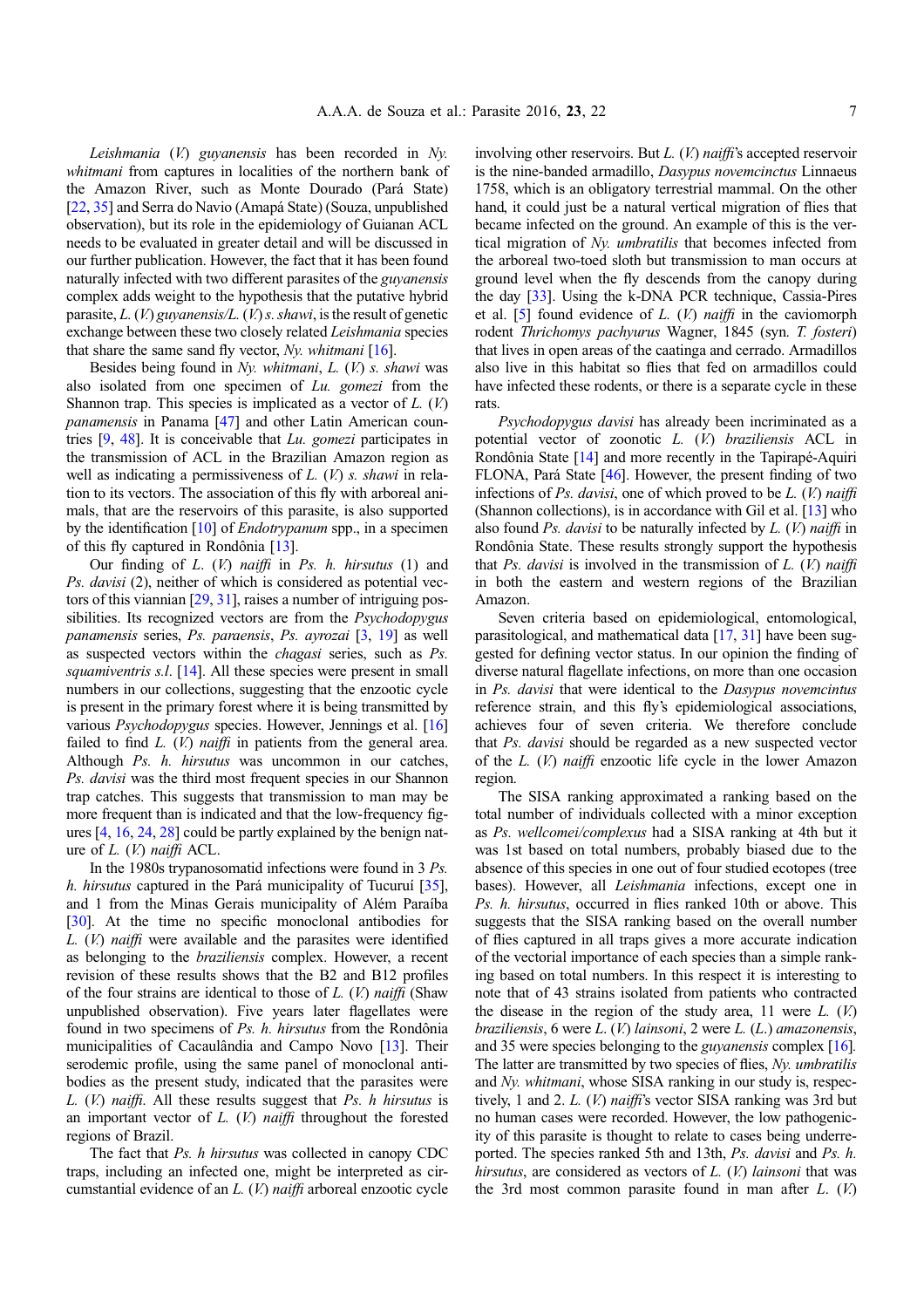<span id="page-7-0"></span>braziliensis, but there was no statistical difference between the numbers of cases of the two parasites.

Flagellate infections in Ev. infraspinosa and Sc. sordellii (syn. Lu. nordestina) were not isolated but past experience suggests that they have no importance in the epidemiology of leishmaniasis. These infections were trypanosomes and have previously been reported in these two sand fly species as far apart as Pará State and Rondônia [13, [35,](#page-8-0) [43](#page-8-0)]. The rondonian Ev. infraspinosa and Sc. sordellii infections proved to be the insect stage of a new clade of trypanosomes found in terrestrial anurans [10].

Our study has confirmed the presence of rich and varied anthropophilic sand fly fauna in the Tapajós FLONA that includes five sand fly species that are associated with Leishmania transmission. The finding of infections adds weight to the importance of Ps.  $h$ . hirsutus and Ps. davisi as vectors of  $L$ .  $(V)$ . *naiffi*, whereas the transmission of  $L$ .  $(V)$  *s. shawi* is strongly associated with Ny. whitmani. The absence of Leishmania infections in Ps. complexus/Ps. wellcomei, Ny. umbratilis, and Th. ubiquitalis in no way diminishes their potential participation in the transmission of ACL in the lower Amazon region in western Pará State, especially as L. (V.) braziliensis, L. (V.) guyanensis, and L. (V.) lainsoni have been recorded in humans in the region [16]. Our results indicate the presence of complex and poorly understood ACL epidemiologies that are associated with very diverse sand fly fauna. Under these conditions humans can potentially become infected with more than one Leishmania species that may or may not result in different diseases.

Acknowledgements. The authors wish to thank Angelo de Lima Francisco and Nely Alves da Silva (Tapajós FLONA), Wanderley Rocha and Paulo Moutinho (Seca Floresta Project – IPAM), Jorge Eilman (Funasa), Bethany Reed, and Rosilene Santana (LBA) for their help in the field work; Suêd Freitas Silva and Raimundo Nonato Barbosa Pires (IEC) for their technical support in the field and laboratory work; and Instituto Evandro Chagas (IEC) for the financial support.

### **References**

- 1. Arias JR, Freitas RA. 1977. Flebótomos da Amazônia Central do Brasil. I. Resultados obtidos das capturas feitas com isca humana e eqüina. Acta Amazonica, 7, 507–527.
- 2. Arias JR, Freitas RA. 1978. Sobre os vetores da Leishmaniose cutânea na Amazônia Central do Brasil. II. Incidência de flagelados em flebótomos silvaticos. Acta Amazonica, 8, 387–396.
- 3. Arias JR, Miles MA, Naiff RD, Póvoa MM, de Freitas RA, Bincardi CB, Castellón EG. 1985. Flagellate infections of Brazilian sand flies (Diptera: Psychodidae): Isolation in vitro and biochemical identifications of Endotrypanum and Leishmania. American Journal of Tropical Medicine and Hygiene, 34, 1098–1108.
- 4. Campos MB, Gomes CMC, de Souza AAA, Lainson R, Corbett CEP, Silveira FT. 2008. In vitro infectivity of species of Leishmania (Viannia) responsible for American cutaneous leishmaniasis. Parasitology Research, 103, 771–776.
- 5. Cassia-Pires R, Boite MC, D'Andrea PS, Herrera HM, Cupolillo E, Jansen AM, Roque AL. 2014. Distinct Leishmania

species infecting wild caviomorph rodents (Rodentia: Hystricognathi) from Brazil. PLoS Neglected Tropical Diseases, 8, e3389.

- 6. Castellón EG. 2009. Lutzomyia sand flies in the Brazilian Amazon Basin (Diptera: Psychodidae). Instituto Nacional de Pesquisas da Amazônia: Manaus, 202 p.
- 7. Federal Law n. 9.985, from 07/18/2000. Regulates the article n. 225, § 1º, item I, II, III, and VII of the Brazilian Federal Constitution, establish the National System of Nature Conservation Units and gives other provisions.
- 8. Feitosa MAC, Castellón EG. 2009. Flebotomíneos (Diptera: Psychodidae) na periferia de Santarém (PA). Estratificação horizontal e fatores agravantes para transmissão domiciliar de leishmanioses. Revista Colombiana de Ciencia Animal, 1, 222–239.
- 9. Feliciangeli MD, Rabinovich J. 1998. Abundance of Lutzomyia ovallesi but not Lu. gomezi (Diptera: Psychodidae) correlated with cutaneous leishmaniasis incidence in north-central Venezuela. Medical and Veterinary Entomology, 12, 121–131.
- 10. Ferreira RC, De Souza AA, Freitas RA, Campaner M, Takata CS, Barrett TV, Shaw JJ, Teixeira MM. 2008. A phylogenetic lineage of closely related trypanosomes (Trypanosomatidae, Kinetoplastida) of anurans and sand flies (Psychodidae, Diptera) sharing the same ecotopes in Brazilian Amazonia. Journal of Eukaryotic Microbiology, 55, 427–435.
- 11. Fraiha H, Ward RD, Shaw J, Lainson R. 1978. Fauna antropófila de flebótomos (Diptera: Psychodidae) da rodovia transamazônica, Brasil. Boletin de la Oficina Sanitaria Panamericana, 84, 134–140.
- 12. Galati EAB. 2003. Morfologia e Taxonomia: Morfologia, terminologia de adultos e identificação táxons da América, in Flebotomíneos do Brasil, Rangel EF, Lainson R, Editors. Fiocruz: Rio de Janeiro. p. 53–175.
- 13. Gil LH, Basano AS, Souza AA, Silva MG, Barata I, Ishikawa EA, Camargo LM, Shaw JJ. 2003. Recent observations on the sand fly (Diptera: Psychodidae) fauna of the state of Rondônia, western Amazonia, Brazil: the importance of Psychodopygus davisi as a vector of zoonotic cutaneous leishmaniasis. Memórias do Instituto Oswaldo Cruz, 98, 751–755.
- 14. Grimaldi G Jr, Momen H, Naiff RD, McMahon-Pratt D, Barrett TV. 1991. Characterization and classification of leishmanial parasites from humans, wild mammals, and sand flies in the Amazon region of Brazil. American Journal of Tropical Medicine and Hygiene, 44, 645–661.
- 15. Guizani I, Mukhtar M, Abderrazak SB, Alvar J, Shaw J. 2011. Leishmaniases, in Encyclopedia of Environmental Health. Nriagu JO, Editor. Elsevier: Burlington. p. 453–480.
- 16. Jennings YL, de Souza AAA, Ishikawa EA, Shaw J, Lainson R, Silveira FT. 2014. Phenotypic characterization of Leishmania spp. causing cutaneous leishmaniasis in the lower Amazon region, western Pará state, Brazil, reveals a putative hybrid parasite, Leishmania (Viannia) guyanensis x Leismania (Viannia) shawi shawi. Parasite, 21, 39.
- 17. Killick-Kendrick R, Ward RD. 1981. Third European Multicolloquium of Parasitology. Workshop no. 11. Ecology of Leishmania. Parasitology, 82, 143–152.
- 18. Lainson R. 2010. The Neotropical Leishmania species: a brief historical review of their discovery, ecology and taxonomy. Revista Pan-Amazônica de Saúde, 1, 13–32.
- 19. Lainson R, Shaw JJ. 1989. Leishmania (Viannia) naiffi sp. n., a parasite of the armadillo, Dasypus novemcinctus in Amazonian Brazil. Annales de Parasitologie Humaine et Comparée, 64, 3–9.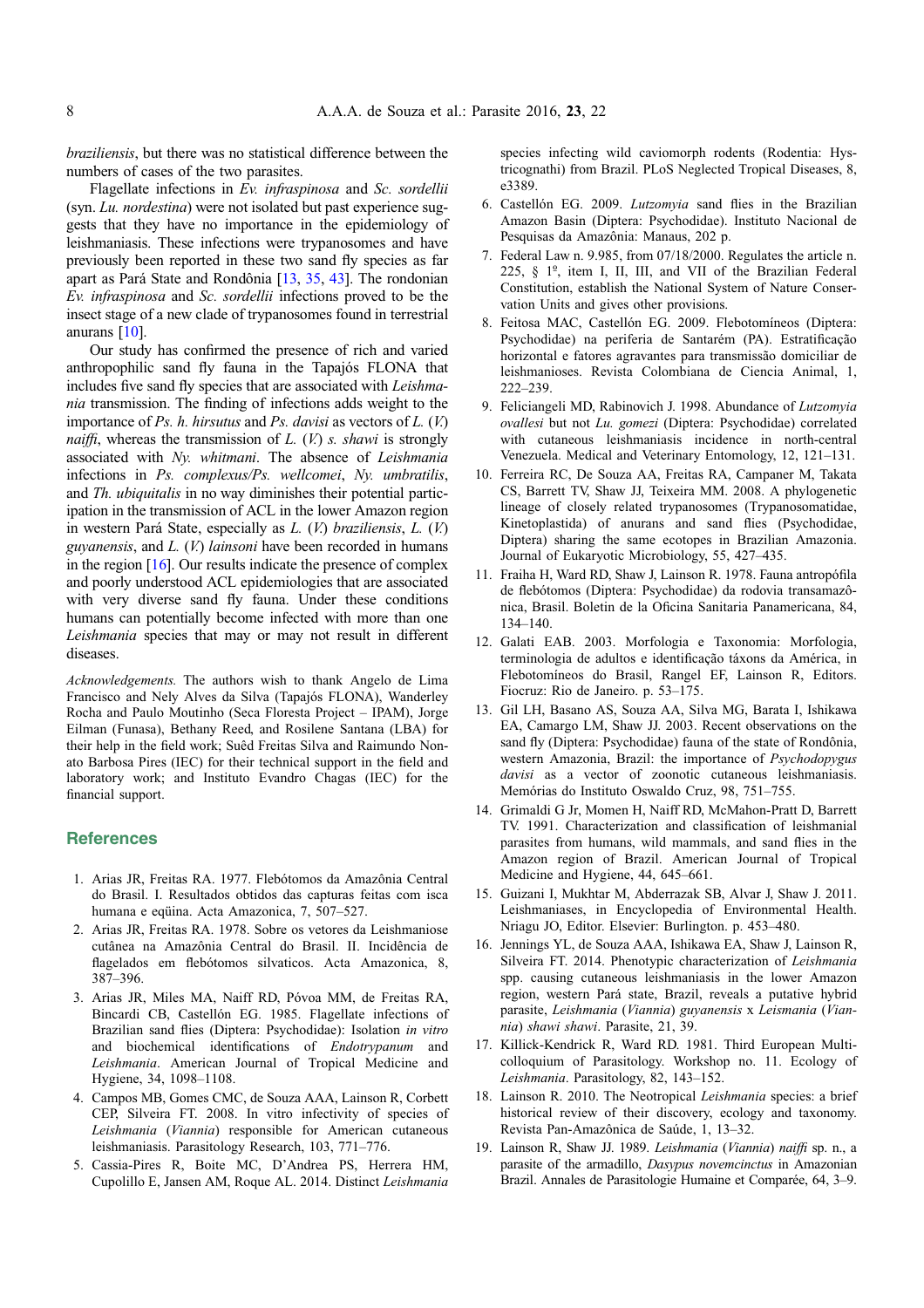- <span id="page-8-0"></span>20. Lainson R, Shaw JJ, Ward RD, Fraiha H. 1973. Leishmaniasis in Brazil. IX. Considerations on the Leishmania braziliensis complex. Importance of sand flies of the genus Psychodopygus (Mangabeira) in the transmission of Leishmania braziliensis braziliensis in North Brazil. Transactions of the Royal Society of Tropical Medicine and Hygiene, 67, 184–196.
- 21. Lainson R, Ward RD, Shaw JJ. 1976. Cutaneous leishmaniasis in north Brazil: Lutzomyia anduzei as a major vector. Transactions of the Royal Society of Tropical Medicine and Hygiene, 70, 171–172.
- 22. Lainson R, Shaw JJ, Ready PD, Miles MA, Póvoa MM. 1981. Leishmaniasis in Brazil: XVI. Isolation and identification of Leishmania species from sand flies, wild mammals and man in north Pará State, with particular reference to Leishmania braziliensis guyanensis causative agent of ''pian-bois''. Transactions of the Royal Society of Tropical Medicine and Hygiene, 75, 530–536.
- 23. Lainson R, Braga RR, De Souza AA, Póvoa MM, Ishikawa EA, Silveira FT. 1989. Leishmania (Viannia) shawi sp. n., a parasite of monkeys, sloths and procyonids in Amazonian Brazil. Annales de Parasitologie Humaine et Comparée, 64, 200–207.
- 24. Lainson R, Shaw JJ, Silveira FT, Braga RR, Ishikawa EAY. 1990. Cutaneous leishmaniasis of man due to Leishmania (Viannia) naiffi Lainson & Shaw 1989. Annales de Parasitologie Humaine et Comparée, 65, 282–284.
- 25. Lainson R, Shaw JJ, Souza AA, Silveira FT, Falqueto A. 1992. Further observations on Lutzomyia ubiquitalis (Psychodidae: Phlebotominae), the sandfly vector of Leishmania (Viannia) lainsoni. Memórias do Instituto Oswaldo Cruz, 87, 437–439.
- 26. Marcondes CB. 2007. A proposal of generic and subgeneric abbreviations for Phlebotomine Sandflies (Diptera: Psycodidae: Phlebotominae) of the World. Entomology News, 118, 351–356.
- 27. Miles MA, Póvoa MM, Souza AA, Lainson R, Shaw JJ. 1980. Some methods for the enzymic characterization of Latin-American Leishmania with particular reference to Leishmania mexicana amazonensis and subspecies of Leishmania hertigi. Transactions of the Royal Society of Tropical Medicine and Hygiene, 74, 243–252.
- 28. Naiff RD, Freitas RA, Naiff MF, Arias JR, Barret TV, Momen H, Grimaldi Jr G . 1991. Epidemiological and nosological aspects of Leishmania (V.) naiffi Lainson & Shaw, 1989. Memórias do Instituto Oswaldo Cruz, 86, 317–211.
- 29. Rangel EF, Lainson R. 2009. Proven and putative vectors of American cutaneous leishmaniasis in Brazil: aspects of their biology and vectorial competence. Memórias do Instituto Oswaldo Cruz, 104, 937–95.
- 30. Rangel EF, Ryan L, Lainson R, Shaw JJ. 1985. Observations on the sand fly (Diptera: Psychodidae) fauna of Além Paraiba, State of Minas Gerais, Brazil, and the isolation of a parasite of the Leishmania braziliensis complex from Psychodopygus hirsuta hirsuta. Memórias do Instituto Oswaldo Cruz, 80, 373–374.
- 31. Ready P. 2013. Biology of phlebotomine sand flies as vectors of disease agents. Annual Review of Entomology, 58, 227–250.
- 32. Ready PD, Lainson R, Shaw JJ. 1984. Habitat and seasonality of Psychodopygus wellcomei help incriminate it as a vector of Leishmania braziliensis in Amazonia and northeast Brazil. Transactions of the Royal Society of Tropical Medicine and Hygiene, 78, 543–544.
- 33. Ready PD, Lainson R, Shaw JJ, Ward RD. 1986. The ecology of Lutzomyia umbratilis Ward & Fraiha (Diptera Pyschodidae),

the major vector to man of Leishmania braziliensis guyanensis Floch in northeast Amazonian Brazil. Bulletin of Entomological Research, 76, 21–40.

- 34. Roberts DR, Hsi BP. 1979. An index of species abundance for use with mosquito surveillance data. Environmental Entomology, 8, 1007–1013.
- 35. Ryan L, Lainson R, Shaw JJ. 1987. Leishmaniasis in Brazil. XXIV. Natural flagellate infections of sand flies (Diptera: Psychodidae) in Pará State, with particular reference to the role of Psychodopygus wellcomei as the vector of Leishmania braziliensis braziliensis in the Serra dos Carajás. Transactions of the Royal Society of Tropical Medicine and Hygiene, 81, 353–359.
- 36. Silveira FT, Souza AA, Lainson R, Shaw JJ, Braga RR, Ishikawa EE. 1991. Cutaneous leishmaniasis in the Amazon region: natural infection of the sandfly Lutzomyia ubiquitalis (Psychodidae: Phlebotominae) by Leishmania (Viannia) lainsoni in Pará State, Brazil. Memórias do Instituto Oswaldo Cruz, 86, 127–130.
- 37. Silveira FT, Lainson R, Corbett CEP. 2004. Clinical and immunopathological spectrum of American cutaneous leishmaniasis with special reference to the disease in Amazonian Brazil. Memórias do Instituto Oswaldo Cruz, 99, 239–251.
- 38. Silveira FT, Lainson R, Gomes CMC, Laurenti MD, Corbett CEP. 2009. Immunopathogenic competences of Leishmania (V.) braziliensis and L. (L.) amazonensis in American cutaneous leishmaniasis. Parasite Immunology, 31, 423–431.
- 39. Silveira FT, Lainson R, Muller SFR, Souza AAA, Corbett CEP. 2013. Leishmaniose tegumentar americana, in Medicina Tropical e Infectologia na Amazônia, Leão RNG, Editor. Samauma, 2nd ed., Vol. 2, Instituto Evandro Chagas: Belém, Pará, Brasil. p. 1203–1244.
- 40. Silveira FT, Lainson R, Muller SFR, Gomes CMC, Laurenti MD, Corbett CEP. 2014. Leishmaniose tegumentar americana, in Tratado de Dermatologia, Belda Jr W, Di Chiacchio N, Criado PR, Editors. 2nd ed., Vol. 1, Atheneu: São Paulo, Brasil. p. 1453–1482.
- 41. Soares ES. 2004. Desafios, resultados, ameaças e oportunidades em uma unidade de conservação na Amazônia: A Floresta Nacional do Tapajós. Ibama-ProManejo: Manaus, 161 p.
- 42. Shaw JJ. 1999. The relationship of sand fly ecology to the transmission of leishmaniasis in South America with particular reference to Brazil, in Contributions to the knowledge of Diptera, Burger J, Editor. vol. 14, Associated Publishers: Gaisnville, Florida. p. 503–517.
- 43. Shaw JJ, Lainson R. 1972. Leishmaniasis in Brazil. VI. Observations on the seasonal variations of Lutzomyia flaviscutellata in different types of forest and its relationship to enzootic rodent leishmaniasis (Leishmania mexicana amazonensis). Transactions of the Royal Society of Tropical Medicine and Hygiene, 66, 709–717.
- 44. Shaw JJ, Ishikawa EAY, Lainson R. 1989. A rapid and sensitive method for the identification of Leishmania with monoclonal antibodies using fluorescein-labelled avidin. Transactions of the Royal Society of Tropical Medicine and Hygiene, 83, 783–784.
- 45. Souza A, Ishikawa E, Braga R, Silveira F, Lainson R, Shaw J. 1996. Psychodopygus complexus, a new vector of Leishmania braziliensis to humans in Pará State, Brazil. Transactions of the Royal Society of Tropical Medicine and Hygiene, 90, 112–113.
- 46. Souza AAA, Silveira FT, Lainson R, Barata IR, Silva MGS, Lima JAN, Pinheiro MSB, Silva FMM, Vasconcelos LS, Campos MB, Ishikawa EAY. 2010. The Phlebotominae fauna of Serra dos Carajás, Pará, Brazil, and its possible implication